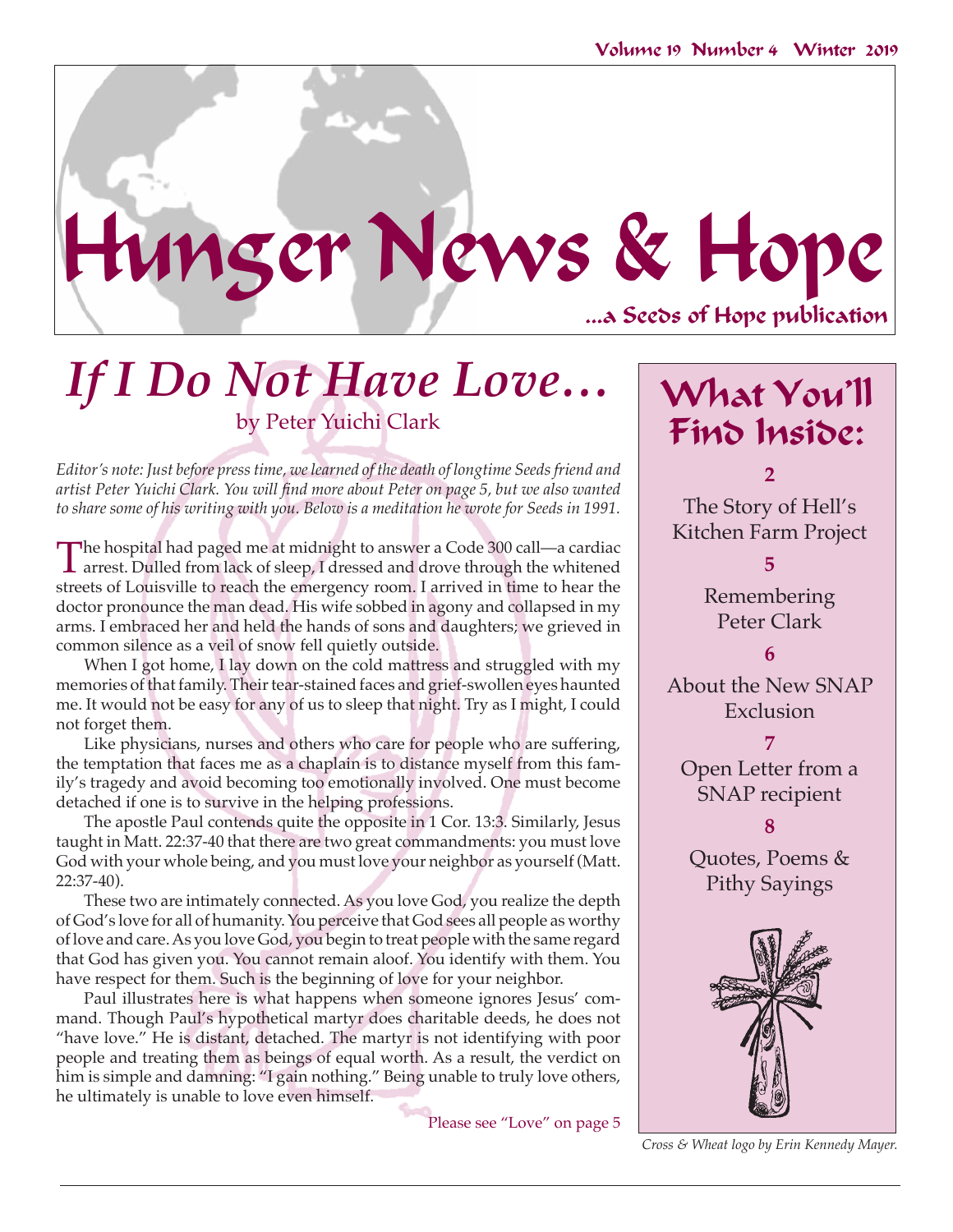# *Hell's Kitchen Farm Project:*  A Lot More than Food

### by Katie Cook

Smack in the middle of the borough of Manhattan in<br>New York City (NYC), the most unlikely of places, is<br>1,000 square fast usef and an Gallad the Hall's Kitchen a 4,000-square-foot roof garden. Called the Hell's Kitchen Farm Project (HKFP), this garden consists of 52 kiddiepool planters perched on the top of the five-story Metro Baptist Church (Metro) building in sight of the New York Times building.

According to a sign on the roof, 400 pounds of fresh food was produced last year by 600 volunteers and visitors in 935 volunteer hours. This also included the climbing of more than 52,200 very steep stairsteps. (There is no elevator.)

That neighborhood, the west side of Midtown Manhattan, has been called Hell's Kitchen for more than a hundred years, referring to the grinding poverty of its residents, originally Irish immigrants who tried to make a home there in the late 19th century. Pervasive poverty continued there until the 1990s, when the area began to be gentrified.

Metro's pastor, Tiffany Triplett Henkel, was there when the project was initiated. HKFP volunteers planted the first seedlings in the spring of 2011, after a year of dreaming, Henkel said. She said that members of the congregation and staff had been talking for years about the fact that they had this large, under-utilized roof space—in a city where space is a crucial issue. Alan Sherouse [then the Metro pastor] told a reporter in 2012 that he remembered hearing a

church member say, "I've always thought about whether we could grow vegetables on the roof."1

In 2009 and 2010, Sherouse and Henkel, then director of Rauschenbusch Metro Ministries (Metro's nonprofit

*Members of the congregation and staff had been talking for years about the fact that they had this large, under-utilized roof space—in a city where space is a crucial issue.*

social ministry outlet, which includes services to lowincome people, including a food pantry), became a part of a neighborhood network of churches and nonprofits that were addressing food security issues and food justice work. Out of that network, a more specific conversation began about the lack of fresh food available for the people who came to the various pantries for help.

At the same time, the gentrification in the neighborhood was causing many of the longtime residents difficulty in buying nutritious food. There was still some affordable housing, but the supermarkets and food suppliers were "going upscale," making fresh food more expensive. "Also at that time," Henkel added, "farmers' markets didn't take SNAP benefits, which made it even harder."

> As the network was considering what to do about this, nearby Metropolitan Community Church of New York (MCCNY) Charities had an Americorps Vista intern who had experience in farming and was interested in writing a grant to start an urban agriculture project. The MCC church didn't have space to grow anything, and Metro had a large roof space but no way to get funding for such a project, so a collaboration was born.

*Left: In the spring of 2011,* 

*volunteers carried seven metric tons of soil to the Metro Baptist Church roof in Midtown Manhattan to begin the Hell's Kitchen Farm Project. Photo courtesy of Metro Baptist Church.*



Hunger News & Hope 2 Winter 2019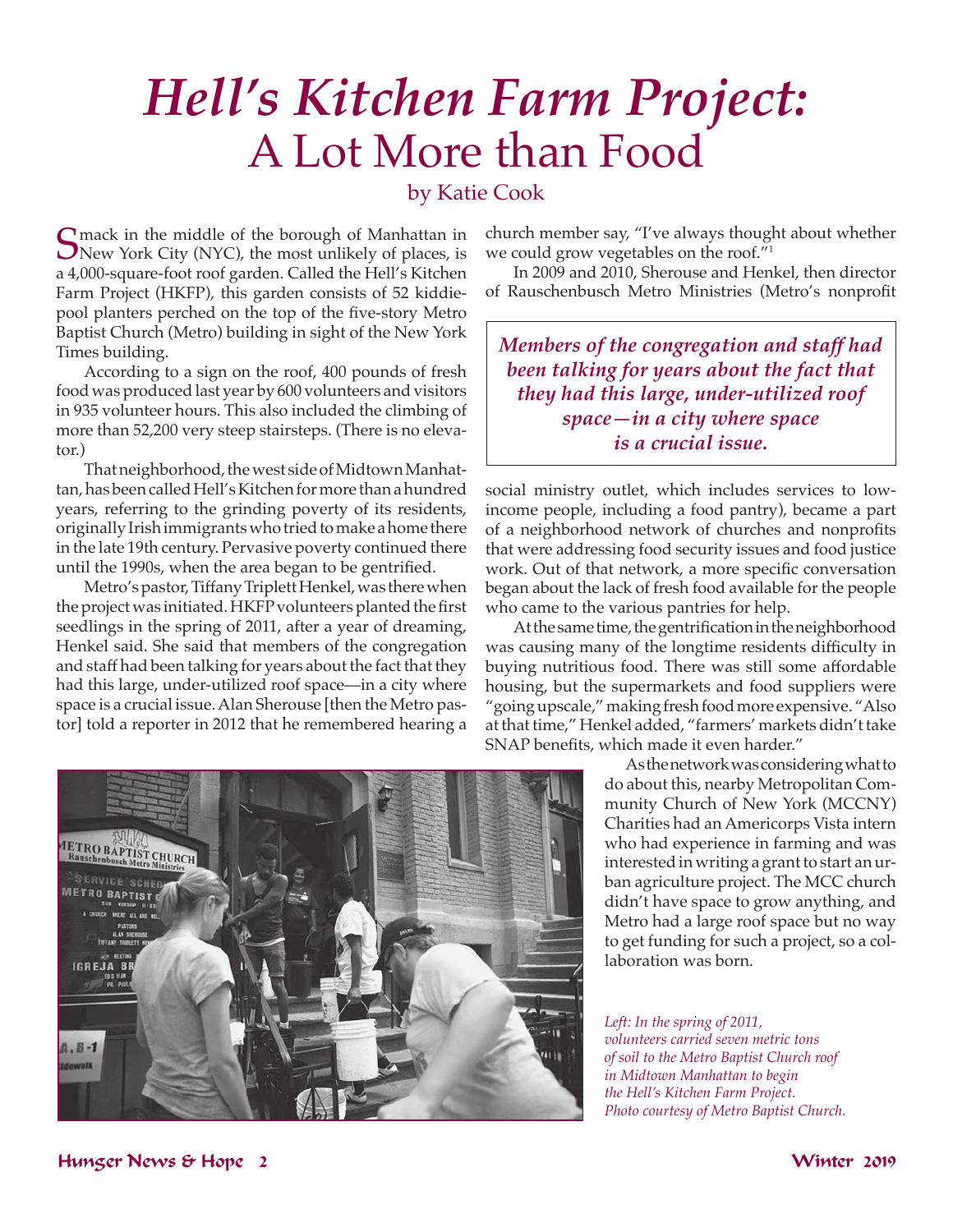Those two churches joined forces with RMM and the Clint Housing Development Company, which is an affordable housing organization in the area. "Clint Housing Development Company has a strong horticulture presence in the community, and is also interested in food security for their clients," Henkel said.

Those four organizations wrote the grant, came up with some of the details of how to implement the project, developed a core group of advisory people and received \$15,000 from the United Way of New York City to begin.

Henkel said that much of the early money was used to secure the rooftop so that it could bear the extra weight and to ensure that the space was safe for volunteers to work there. "But it also afforded us a chance to then raise enough funds to get enough equipment like the soil, the containers and all of that," she said.

In the spring of 2011, the group put out a random call on social media for volunteers to help carry the soil up five steep flights of stairs. "Sixty people just showed up out of nowhere," Henkel said. Seven metric tons of soil was dropped off in front of the church. Using 200 buckets, a bucket brigade formed and those 60 volunteers moved all of the soil to the roof in one day.

*Seven metric tons of soil was dropped off in front of the church. Using 200 buckets, a bucket brigade formed and those 60 volunteers moved all of the soil to the roof in one day.*

Also that spring, volunteers planted seedlings in kiddie pools, each placed one inside another to help conserve water. And they've been growing food consistently ever time staff member who serves as Food Justice Coordinator—which also involves work with the RMM food pantry in the basement of the Metro building. Prehn said, "The farm project is like a child adored by many, many loving parents." Long-term volunteers come on Thursdays and Saturdays to do the main work, joined by teams from the neighborhood. A smaller group takes care of daily watering and care of the plants.

The food pantry, a client-choice pantry in which clients choose their food like they would in a grocery store, is open on Saturday mornings. Anywhere from 50 to 100 people—sometimes more—come for food. Prehn says that, because they harvest the produce on Thursday and Saturday to take downstairs to the pantry, clients are able to get truly fresh food.

But the HKFP organizers knew they needed to supplement this supply. "We knew at the beginning that the amount of food we could produce on the rooftop would only barely dent the need for fresh food items," Henkel said. With 700 to 800 clients coming to the pantry every month, each representing households of three to five people, and each receiving food supplies for three days, the organizers realized that 4,000 square feet was not going to provide enough fresh food.

So, about a year into the project, they began to search for other sources of fresh produce. "We began to explore Community Supported Agriculture [CSA] aquaculture programs to better support our food pantry," she said. They connected with an organization called JustFood and another called GrowNYC, which is agriculture focused with the promotion of justice in the city. They connected with farmers in the NYC area, mostly immigrant farmers, who were being trained to become official CSA farmers.

### Please see "Farm Project" on page 4

since, always learning and changing, always working to expand the growing season. The project is still communitybased and run by volunteers. Thousands of volunteers of all ages have assisted with the project, including corporate, educational and church teams from all over the country. Young people also participate in a six-week intern program for high schoolers in the summer.

The only person who is paid (other than the high-school interns, who receive a small stipend) is Mark Prehn, a part-

*Right: Volunteers plant the first seedlings in one of 52 kiddie-pool planters as part of the Hell's Kitchen Farm Project. Photo courtesy of Metro Baptist Church.*

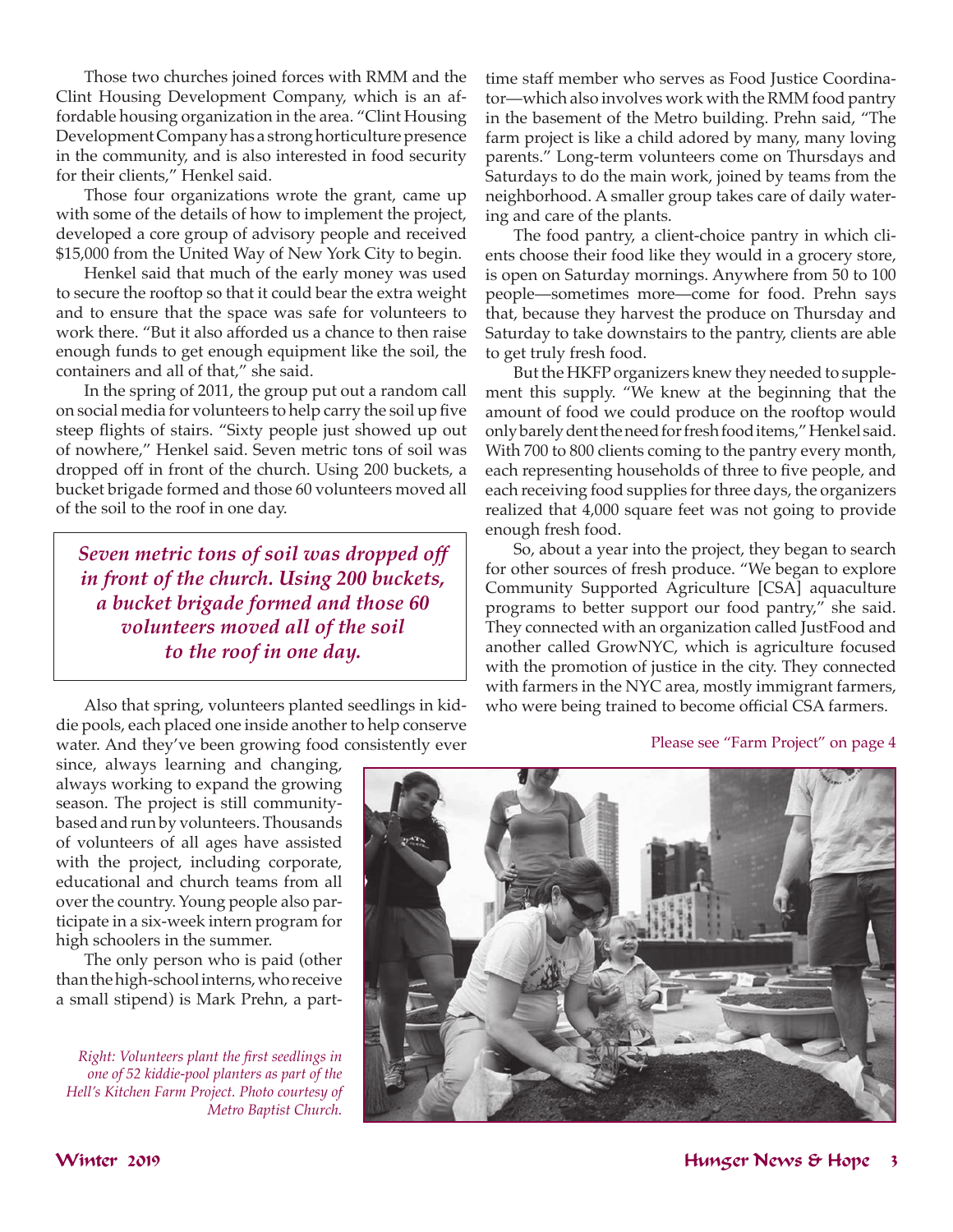### **Farm Project,**  *continued from page 3*

"We got connected with a farmer, Sergio, who provides food to us for 22 weeks. He brings in fresh vegetables and some fruits from his farm in New Jersey," Henkel said. CSAs support local farmers by providing the funds they need to plant and grow their crops. People buy full or half shares in the CSA for an entire season, and they do it upfront. On designated days, the farmer brings in the harvest, whatever it is, and the members take their share home.

"This ensures that the farmers can have all of the supplies for the season, but it also ensures they don't have to take on the full risk," Henkel said. "We are putting money upfront and when, say, a hurricane hits—which has happened twice since the project started—and wipes out a portion or all of the season, we are agreeing to take on that risk with the farmer. But when it isn't a risky year, we receive the benefit of all of the growth for that season."

Henkel said that the farm project looks for funding to purchase extra shares from Sergio. "So that's another way we are getting fresh food into our food pantry."

Prehn added, "Also, if someone in the CSA can't pick up his or her share of the harvest, or if there is anything left over, that all gets donated to us." The pantry buys most of its shelf-stable food through the United Way or the Food Bank of NYC. "Eight years into the project, those programs are recognizing more and more the need for local, fresh, nutritional food," Prehn said.

"We also receive donations from City Harvest, which is a food rescue organization," Prehn said. "We get a lot of

bread and produce weekly from them. We have another partnership with the farmers market, the Green Market up on 57th street. We go there every week. There's one farmer there who, if there's anything he wasn't able to sell throughout the week, he will just donate it to us. I think that, in all of those programs, being able to focus on the issue of food waste, too, and redistributing what would have gone to waste, that is a very important component of Hell's Kitchen Farm Project."

Prehn says that people have come to expect a bigger diversity of fresh produce from the RMM pantry, compared

*"The farm project is like a child adored by many, many loving parents." —Mark Prehn, Food Justice Coordinator Hell's Kitchen Farm Project*

to other food pantries in the city. Depending on the time of the year, they are not always sure how much the rooftop farm is going to provide for the food pantry, so securing that diversity throughout the year has been a challenge. Having all of these other resources is helpful. "We will take pretty much whatever produce we can get," he said.

Henkel said perhaps the most important aspect of the project is described on the back of their T-shirts: "Hell's Kitchen Farm Project: Growing More Than Food." She added,

*So the idea is that, yes, food is growing and that's important, and it's getting distributed to those who need it, but really what's happening on the roof with us is the sense of a community coming together. It's really fascinating* 

> *to watch corporate groups and school groups and local residents in our community who are really taken by what is happening on the roof and the food we produce. Being able to see food start from the seed and go to the mouths of those who could really benefit. Or just to be up there and take a breath on the top of a building in the middle of Manhattan that has chosen to take 4,000 square feet and do something different. To listen to the buses from the Port Authority depot go around us as we're up there, with our hands dirty, watering the plants.*

*Left: Mark Prehn, Food Justice Coordinator for the Hell's Kitchen Farm Project, checks out some of the vegetables on the Metro Baptist Church roof with Manhattan skyscrapers in the background. Photo by Katie Cook.*

### Hunger News & Hope 4 Winter 2019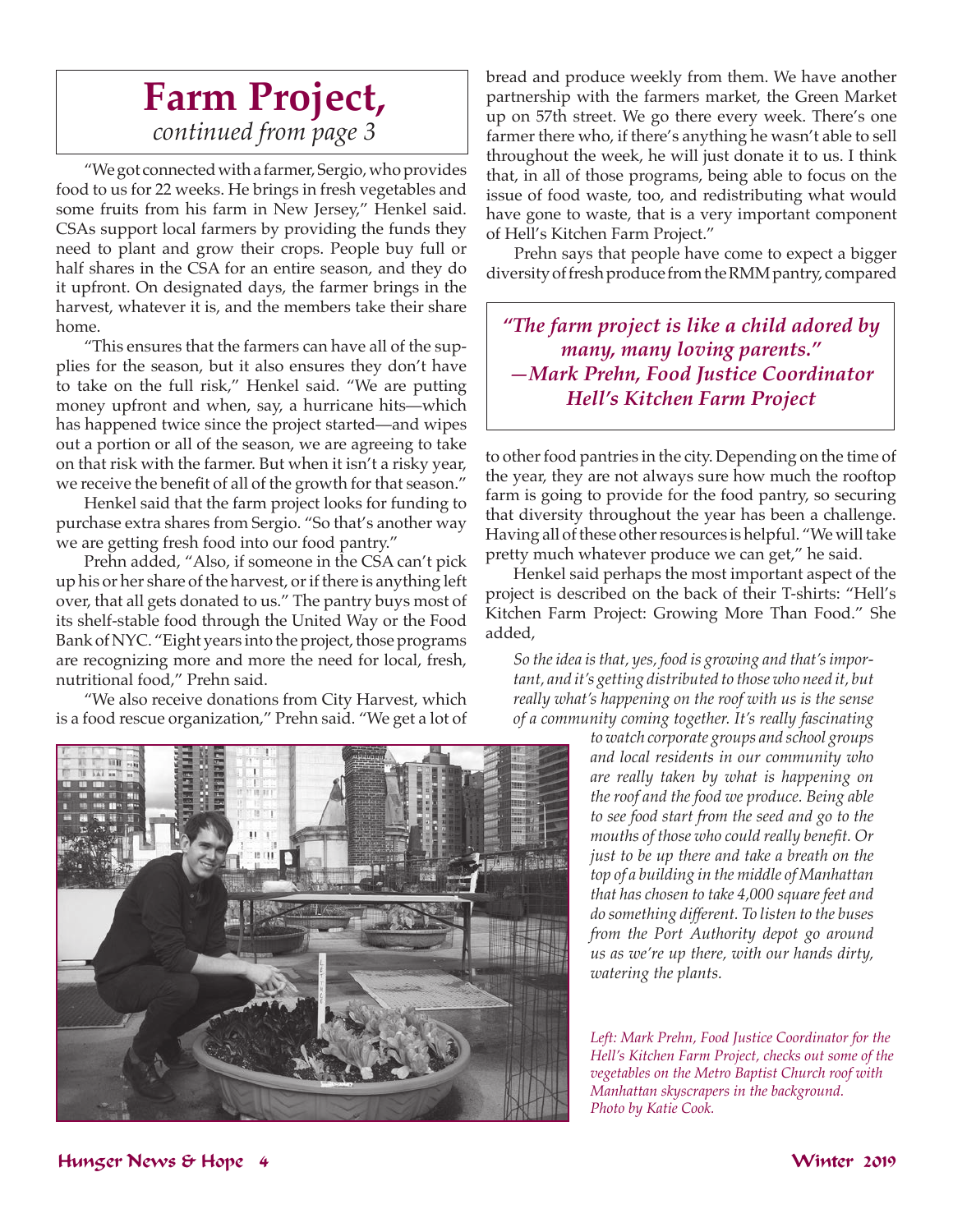And this doesn't describe all of the magic. High school students from the city, who may never otherwise have the opportunity to engage in any kind of agriculture, become engaged in a very intentional way.

"They are not coming because they had such a great experience somewhere else, and they want to do more. They are really new to this concept. All of the concepts of food justice we cover with them—food deserts or food insecurity or food waste, or any of these topics—are quite new to them."

As an example, Henkel described a trip to the CSA farm in New Jersey where high-school interns harvested the food for that day and brought it back to town. "They got to see what really happens on a harvest day," Henkel said. They had never realized where a bulb of garlic came from. The idea of food waste had a whole different experience when they saw how hard it was to harvest that food…. And it's not just the kids learning; the adults also get a lot out of the experience on the roof. We are growing a lot more than food. "

*—Katie Cook is the Seeds of Hope editor. Most of this information came from an October 2018 interview with Tiffany Triplett Henkel and Mark Prehn. See also "Rooftop Farm an Oasis in NYC" by Alice Horner, Associated Baptist Press, 2012.*

### **Endnote**

1. See "Making Peace between a Planet and Its People" by Chrystal Bartlett, *Baptist Peacemaker*, Vol 32 No 2, Fall 2012, page 14.

### **Love,**  *continued from page 1*

 Tomeasaminister,andtoallofusasaffluentChristians in a hungry world, this verse speaks a powerful word. Do we value the poor and suffering as our sisters and brothers? If we give to assuage our consciences, to make ourselves better, or to impress others with our philanthropy, then we receive our reward—a very hollow one. But if we act because we hear God's call to act in love for all people, the reward is love—and we gain everything.

*Gracious, compassionate God, we have seen your selfless love in the life of your Son, Jesus. He has called us to love you with our full being, and to love our neighbors as people of worth and value in your sight. Grant us the strength to help those who suffer without distancing ourselves from them. Teach us not to be afraid.* O God, may we risk bravely in your love. Amen.■

# *Remembering Peter Clark*

The Rev. Dr. Peter Yuichi Clark, a longtime and beloved<br>Seeds artist, died at his home in Alameda, CA, on December 6, after a long and courageous battle with biliary tract cancer. He was 54. Peter began sharing art with Seeds publications as soon as the ministry moved to Texas in 1991. Our readers will recognize his name, but will perhaps not know anything more about him except that he was an accomplished and generous artist.

Peter wrote his own obituary. (His wife, Tilly, wrote, "Writing your own obituary may sound unusual to some of you, but it was an exercise that he sometimes gave to his students, and one he decided to practice himself through the lens of his diagnosis.")

Peter wrote that he felt called from an early age to serve people as a Christian minister, and passionately and cheerfully followed that vocation throughout his life. At the time of his death, Peter held the positions of Director of Spiritual Care Services for UCSF Health at the University of California, San Francisco, and Professor of Pastoral Care at the American Baptist Seminary of the West, a member school of the Graduate Theological Union in Berkeley, CA.

A graduate of Plano, TX, Senior High School, Peter received his BA from Baylor University, his MDiv from the Southern Baptist Theological Seminary, and his doctorate

from Emory University. He was ordained to the ministry at Seventh and James Baptist Church in Waco, TX, and endorsed as a healthcare chaplain by the American Baptist HomeMissionSocieties.Heheldanumberof certifications andawards inthefieldsof chaplaincyandClinicalPastoral Education, but he wrote that he was proudest of being the husband of Tilly Roche Clark and the father of Adam Kiyoshi Clark.

 Peter was well known for his hearty laughter and constantly positive and welcoming presence. Even as he was beginning to succumb to cancer, he sent a donation and encouraging note (in his amazingly beautiful handwriting) to the Seeds office. He is already sorely missed by the people involved in this ministry—even the ones who never met him. —lkc

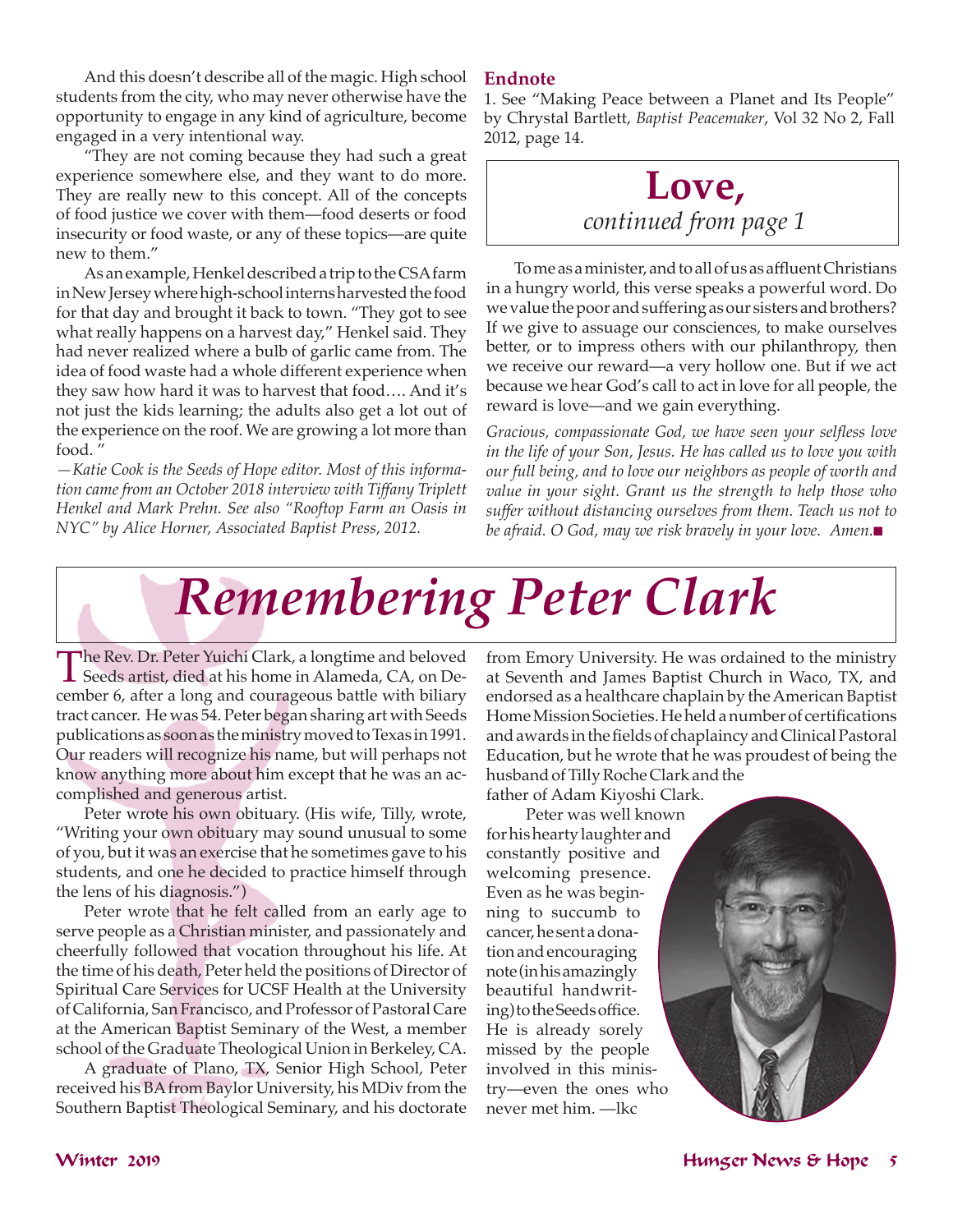# *New SNAP Measure Will Rule Out 668,000 People*

### by Katie Cook

On April 1, hundreds of thousands of Americans who<br>rely on the United States Department of Agriculture's<br>(UCDA) Seventee and Aleksitian Agriculture (USDA) Supplemental Nutrition Assistance Program (SNAP) benefits will no longer receive them. On that day, a new rule from the Trump administration designed to tighten work requirements for recipients will go into ef-

*"SNAP needs to be preserved—and even expanded—as an American treasure. Making sure all Americans have enough food to eat has long enjoyed bipartisan support. Let us hope that continues." —Craig Gunderson*

fect. The rule will affect able-bodied adults, 18 to 49 years old, who do not have dependents. Anyone who does not work at least 20 hours a week will be dropped from the list.

To almost all of us, this seems to make sense on paper. Let those who can work do so, right?

Except that it's not in any way that simple.

About 36 million people (some sources say almost 38 million) receive SNAP benefits. After April 1, according to the USDA, that number will decrease by 668,000.

This measure is not entirely new. Since 1996, adults in this category have been limited, with benefits capped at three months in a three-year period, unless they can prove that they are working at least 20 hours a week. But many states have been allowed to waive those caps in some circumstances—such as high unemployment figures in the region, natural disasters, industry failures and other sudden economic downturns. This new rule seeks to block states from issuing those waivers.

To support this move, the Trump administration points to low national unemployment figures and what they see as a stable economy. What it perhaps does not see is that there may be more jobs because people are increasingly working two or more jobs—low-paying jobs with no benefits—to make ends meet. Also, the administration does not seem to see the swelling ranks of people still coming to food pantries and food banks across the country. If things are so much better, why do these people still need help? Even when they have at least one job?

Another, seemingly insurmountable, complication for people in these situations is in the quest for jobs—again,

part-time, low-paying jobs with no benefits—they invariably lose any other federal benefits they might have. The system is set up to punish people who work at these kinds of jobs.

Advocates for impoverished people have brought up a long string of reasons why they think the new measure will not only not achieve what it is designed to do, it will cause more problems than ever.

"Those people and their needs don't evaporate simply because the federal government backs down on some of its commitments," Ellen Vollinger, SNAP director at the Food Research and Action Center (FRAC), told *Time Magazine's* Jasmine Aguilar. She called the new rule "very short-sighted." James D. Weill, FRAC president, called the plan "deeply flawed and ill-conceived."

Sen. Debbie Stabenow, D-MI, the top Democrat on the Senate Committee on Agriculture, Nutrition and Forestry, issued a statement saying that the plan will only serve to punish workers whose jobs are seasonal or unreliable.

Robert Greenstein, president of the Center on Budget and Policy Priorities, said the rule will disproportionately affect minorities.

Yet another issue is a lack of transportation. Chad Morrison, executive director of the Mountaineer Food Bank in Gassaway, WV, told *Time* that the people who will be impacted by this rule in his region will be people who don't have access to transportation or consistent work opportunities. "There's just so many unique challenges," he said.

Nancy Pelosi, D-CA, Speaker of the House of Representatives, called the rule "draconian," adding that it will be inflicted on those Americans "who face the highest barriers to employment and economic stability."

In reading all of these statements, I am reminded of what economist, professor and former US Secretary of Labor Robert Reich told us in his 2013 documentary, *Inequality for All*: that economies don't survive when the number of people with buying power is drastically reduced.

Craig Gunderson, ACES Distinguished Professor in the Department of Agricultural and Consumer Economics at the University of Illinois—and a nationally respected voice for food security, wrote in an NBC news story that the new SNAP measures threaten "an American success story."

The Food Stamp Program, the forerunner of SNAP, was established more than 50 years ago to address the menace of hunger in the United States. Over the years, numerous stud-

### Hunger News & Hope 6 Winter 2019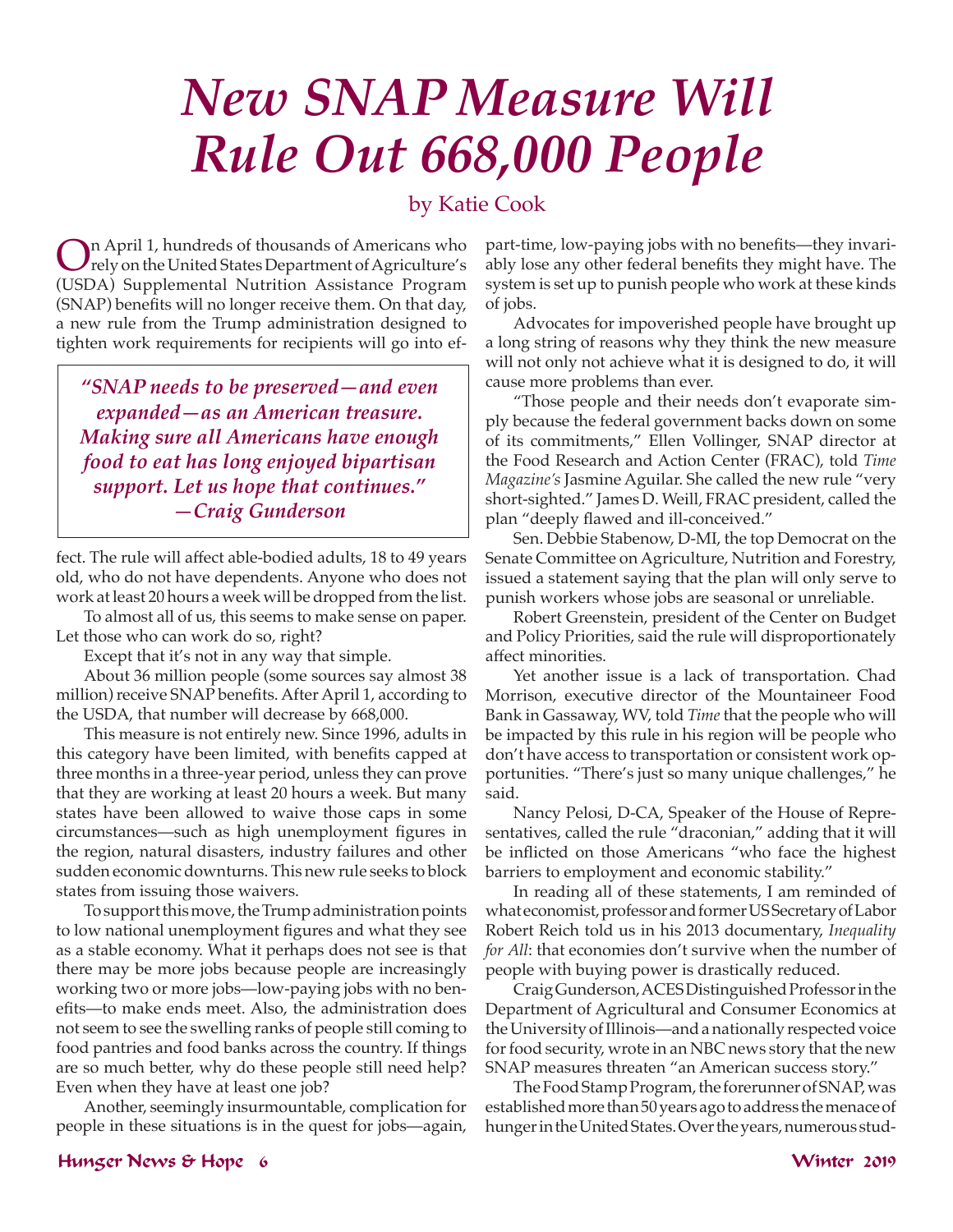ies have shown that the program is, as Gunderson wrote, "responsible for profound reductions in food insecurity." He said the program has enjoyed bipartisan support for all these years—until now.

"SNAP needs to be preserved—and even expanded," Gunderson said, "as an American treasure. Making sure all Americans have enough food to eat has long enjoyed bipartisan support. Let us hope that continues."

Aguilar described, in her *Time* article, a 2016 West Virginia pilot project in the nine counties with the lowest unemployment rates. The program required a minimum of 20 hours of work per week for people to receive SNAP benefits.

church in Wheeler, TX, that has an active food distribution program. One day a parishioner approached the pastor, saying that he wanted to give a large donation for the food program, but he didn't want it to go to certain people, whom he named. He said, "If you don't use it this way, we'll go to another church." Pastor Mercer put his arms on the man's shoulders and said, "You and I need to pray that you find the right church."

I just want you to think about that.

—Katie Cook is the Seeds of Hope editor. Sources: Associated Press; *Time Magazine*, NBC News; *Robert Reich, Inequality for All*; personal interviews.

It failed.

The West Virginia Department of Health and Human Resources reported that 5,400 people lost their benefits, food insecurity increased in those counties and unemployment remained stagnant.

Shouldn't this tell us something?

Food Stamps and SNAP evoke strong feelings of resentment among some Americans—most of whom are very quick to judge SNAP recipients, and are very quick to call themselves Christian. The big picture, that of a healthy populace who can then contribute to the good of society, is obscured by a mental image, an incorrect one, of lazy people living luxuriously off of their, the aforesaid Americans', hard-earned tax money.

Food security should never have become a partisan issue. People who claim to be people of faith—many faiths—are taught that the presence of hungry people in their midst is an egregious indictment. And we are not given permission to be judges of who deserves food and who doesn't.

My brother attends a

**Open Letter from a SNAP Recipient**

*Editor's note: The following is a Facebook post from a former SNAP recipient in the Texas*  Panhandle, where the oil- and agriculture-based economy has suffered in recent years. The Amarillo Globe News *recently reported that food insecurity averages 14.6 percent across the 29 counties in the region. Zack Wilson, director of Amarillo's High Plains Food Bank, told the* Globe News *that job growth is not happening in the rural counties of that region. The frustration voiced here can be multiplied 668,000 times across the nation.* 

So now you want to restrict food stamps. We already have homeless people starving<br>Sand population being decreased by less births. Maybe it's a good thing; no one<br>and for all high population with into The minimum area of in can afford kids now even with jobs. The minimum wage in Texas is under \$7.50 and most jobs start there. Oil field jobs are down. Most people are living in tiny housing because they can't afford traditional houses.

We are getting close to people having no hope. I'm not saying things don't need reforms, but I feel it's more that the offices that regulate foods stamps are counties away and don't do house checks. They have no idea what's going on. It has nothing to do with people who really need food. It has to do with nobody knows anybody anymore.

 Not having local offices has made it too easy for fraud. But you shouldn't penalize people who do need help. You need to do something. Open food kitchens to feed people; I don't care. But it's not right to let kids go without.

I've used food stamps and I ate a lot of noodles and hamburger helper just to get through the month and, yes, I was working. Not everyone on food stamps doesn't work. But we all have bills and making \$150 to at the most \$300 a month doesn't go far when you have kids, rent , day care, bills, and, if you're lucky, car payments. YOU add it up and make it work. Trust me; it doesn't.

So you end up not working because there's no day care. Unless you can somehow get someone to watch the kids. And still you're not making it. So you get a second job and go without sleep. Trust me; I'm a grandmother now. I've done all this. I've

gone to school and became a nurse. I worked myself into the ground, working 80-hour weeks and got PTSD nursing. I gave up on myself and had no self-esteem.

And I feel this will hit people that are in a place like I was at one point. And they will not have the help I did. It worries me. I've seen people who need help. I want them not to be criticized. I just want people to remember that.  $\blacksquare$